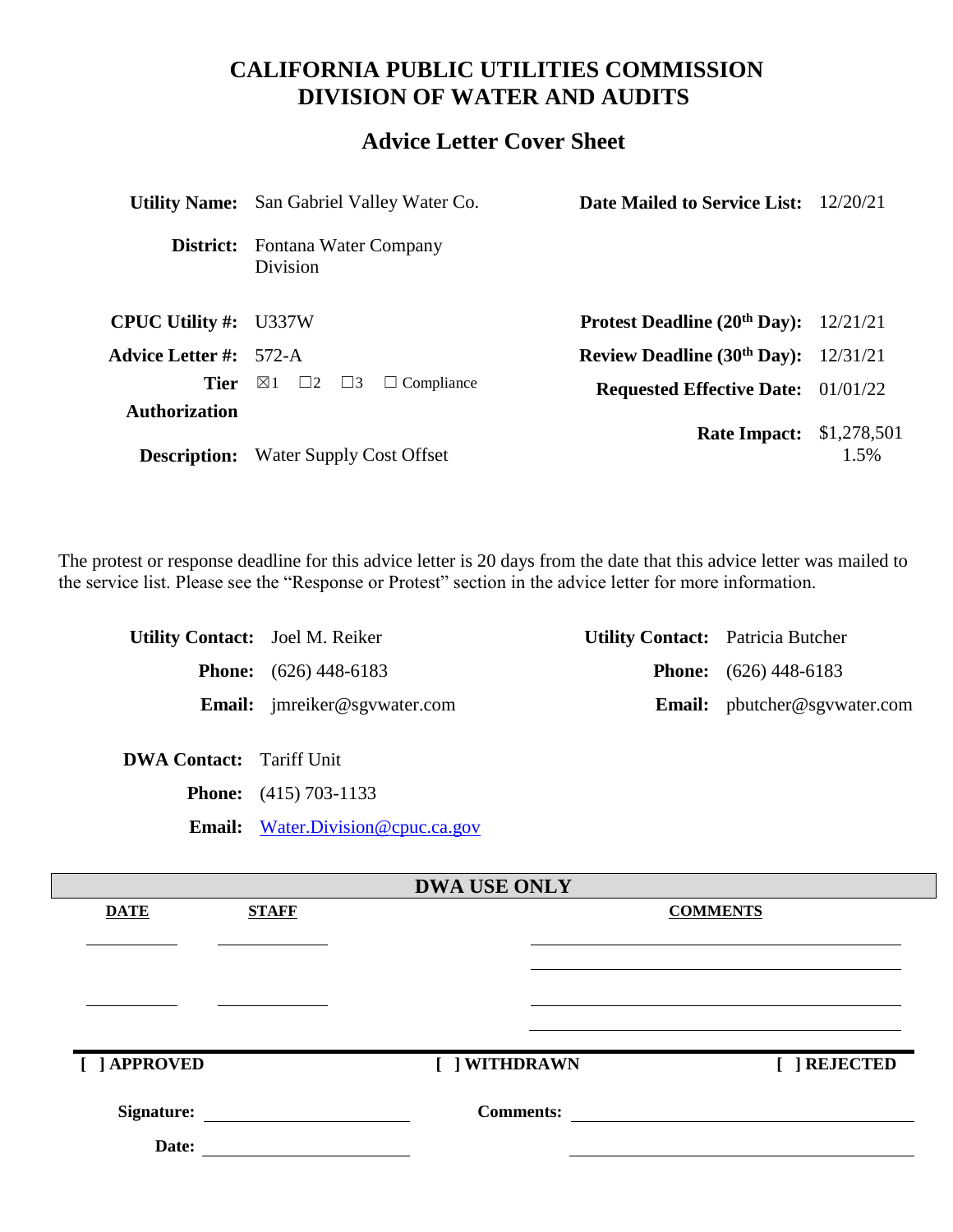# SAN GAERUEL VALLEY WATER COMPANY

December 20, 2021

# **Advice Letter No. 572-A U337W**

# **TO THE PUBLIC UTILITIES COMMISSION OF THE STATE OF CALIFORNIA**

San Gabriel Valley Water Company ("San Gabriel" or "Company") hereby requests ministerial review of the following changes in tariff sheets applicable to its Fontana Water Company division:

|             |                                              |          | Cancelling  |
|-------------|----------------------------------------------|----------|-------------|
| <b>CPUC</b> |                                              | Schedule | <b>CPUC</b> |
| Sheet No.   | Title                                        | No.      | Sheet No.   |
| 3178-W      | <b>General Metered Service</b>               | $FO-1$   | 3170-W      |
| 3179-W      | General Metered Service – Conservation Rates | $FO-1C$  | 3172-W      |
| 3180-W      | <b>Recycled Water Metered Service</b>        | $FO-6$   | 3174-W      |
| $3181-W$    | Preliminary Statement, Paragraph H2          | N/A      | 3176-W      |
| 3182-W      | <b>Table of Contents</b>                     | N/A      | 3177-W      |

In this **water supply cost offset**, San Gabriel proposes to increase rates, effective January 1, 2022, by \$0.0820 per hundred cubic feet ("Ccf") in the Fontana Water Company division to offset increases in purchased water costs, producing additional annual revenues of \$1,278,501, or 1.5% compared to the revenue requirement requested in pending Advice Letter ("AL") 571-A. In accordance with Water Industry Rule 7.3.1(7) and Water Industry Rule 8.4 of General Order 96-B, **this is designated as a Tier 1 advice letter**, with a requested effective date of January 1, 2022.

### Purpose and Background

The current water supply costs in the Fontana Water Company division were adopted in AL 557. Several categories of water supply costs have increased as described below:

- The Chino Basin Watermaster Replenishment Assessment has increased from \$767.00/acre foot ("AF") to \$811.00/AF.
- The Chino Basin Administrative Assessment has increased from \$21.20/AF to \$22.27/AF.
- The Chino Basin OBMP Assessment has decreased from \$60.80/AF to \$48.25/AF.
- The Chino Basin Appropriative Pool & 85/15 Assessment has decreased from \$14.23/AF to \$10.26/AF.
- The Chino Basin Land Use Conversion Assessment has decreased from \$29.38/AF to \$24.71/AF.
- The rate charged for annual Chino Basin production rights leased from Cucamonga Valley Water District ("CVWD") has increased from \$559.44/AF to \$575.28/AF.
- The CVWD charge for surface water produced from Lytle Creek in excess of San Gabriel's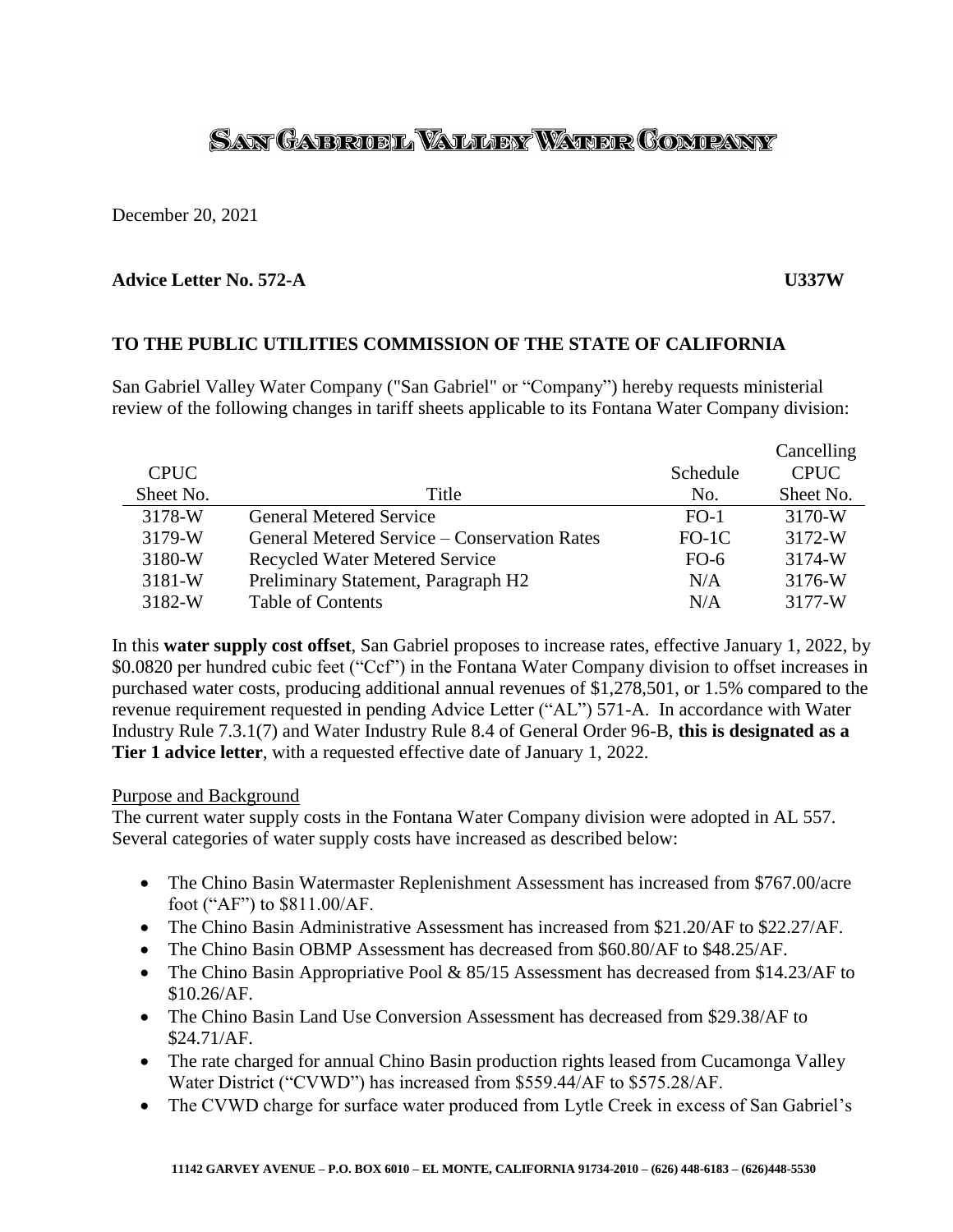share of rights has increased from \$559.44/AF to \$575.28/AF.

- The CVWD charge for water produced from non-Chino Basin wells in excess of San Gabriel's share of rights has increased from \$559.44/AF to \$575.28/AF.
- The Metropolitan Water District of Southern California ("MWD")/Inland Empire Utilities Agency ("IEUA") untreated rate (Tier 1) for State Water Project ("SWP") water delivered to the Fontana Water Company division's treatment plant has increased from \$777.00/AF to \$799.00/AF.
- The IEUA charge for the direct sale of recycled water has increased from \$490.00/AF to \$520.00/AF.
- The IEUA Meter Equivalent Unit ("MEU") Rate has increased from \$12.48/MEU to \$12.96/MEU.
- The IEUA monthly Readiness to Serve Charge has increased from \$24,002.53/month to \$34,822.37/month.
- The IEUA monthly Capacity Charge has increased from \$14,886.67/month to \$20,638.33/month.
- The Fontana Union Stock Assessment has increased from \$110.00/share to \$190.00/share.

# Discussion

This advice letter proposes to increase the adopted water supply costs and pumping assessments from \$25,208,303 to \$26,476,063, and to increase the adopted revenue requirement by \$1,278,501, or 1.5%.

The proposed rates submitted with this advice letter will increase the monthly bill for the typical non-CARW residential customer in the Fontana Water Company division on conservation rate Schedule FO-1C with a  $\frac{5}{8}$  x  $\frac{3}{4}$ -inch meter and using 15 Ccf by \$1.23, or 1.5% from \$82.05 to \$83.28.

San Gabriel has furnished to the Commission's Water Division staff for its review and verification work papers supporting the proposed revenue requirement and rate design.

# Service and Notice

This advice letter is filed in accordance with Standard Practice U-27-W. No customer notice is required. San Gabriel will inform its customers of the overall rate change effective January 1, 2022 in dollar and percentage terms by a bill message on the first bill on which the changes appear.

Distribution of this advice letter is being made to the attached service list in accordance with Water Industry Rule 4.1 of General Order 96-B. No other parties have requested notification of tariff filings related to the Fontana Water Company division. In accordance with Water Industry Rule 3.3 of General Order 96-B, San Gabriel will also post this advice letter to its website [www.fontanawater.com.](http://www.fontanawater.com/)

# Protest and Responses

Anyone may respond to or protest this advice letter. A response supports the filing and may contain information that proves useful to the Commission in evaluating the advice letter. A protest objects to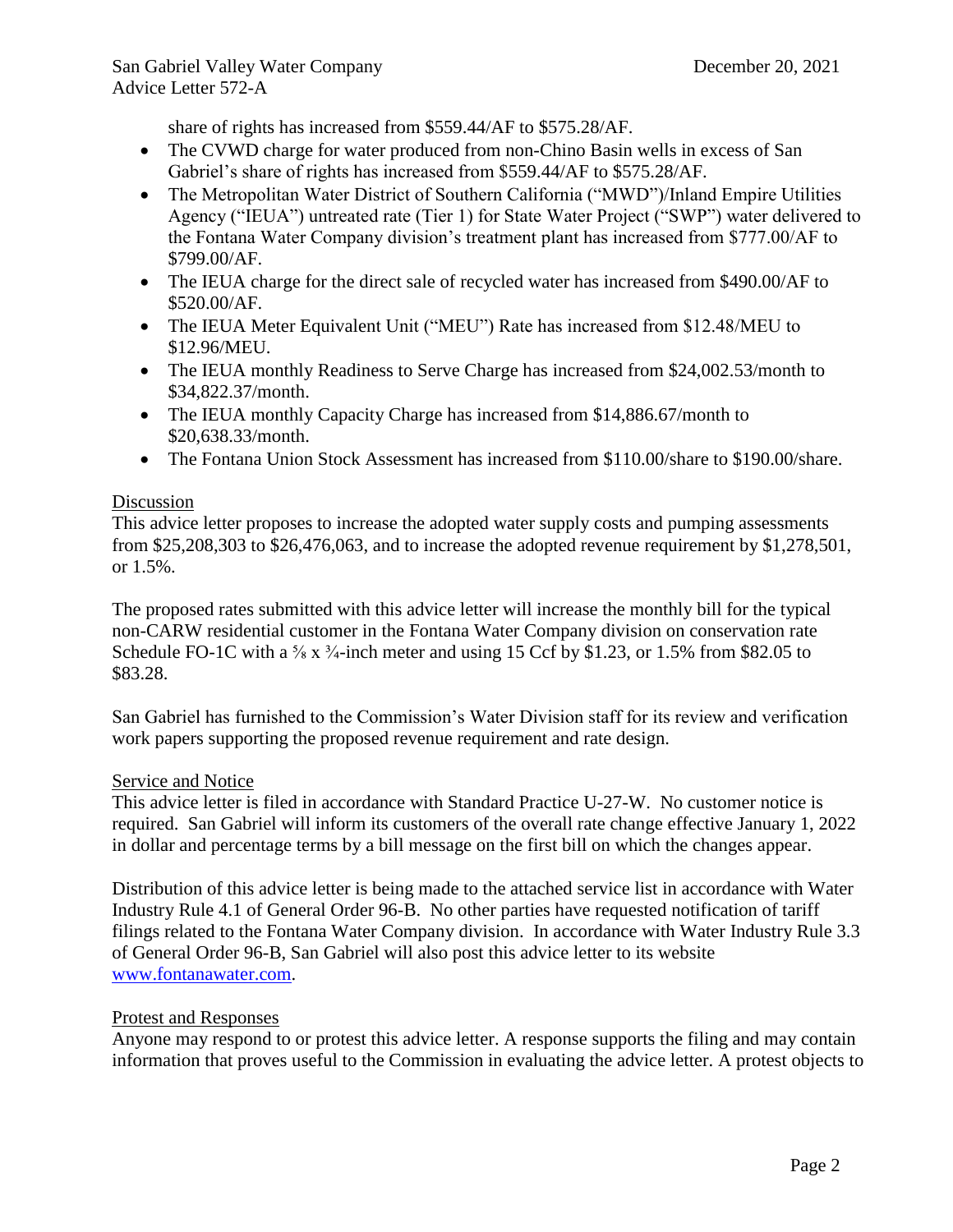the advice letter in whole or in part and must set forth the specific grounds on which it is based. These grounds are:

- (1) San Gabriel did not properly serve or give notice of the advice letter;
- (2) The relief requested in the advice letter would violate statute or Commission order, or is not authorized by statute or Commission order on which San Gabriel relies;
- (3) The analysis, calculations, or data in the advice letter contain material error or omissions;
- (4) The relief requested in the advice letter is pending before the Commission in a formal proceeding;
- (5) The relief requested in the advice letter requires consideration in a formal hearing, or is otherwise inappropriate for the advice letter process; or
- (6) The relief requested in the advice letter is unjust, unreasonable, or discriminatory, provided that such a protest may not be made where it would require re-litigating a prior order of the Commission.

A protest may not rely on a policy objection to an advice letter where the relief requested in the advice letter follows rules or directions established by statute or Commission order applicable to the utility. A protest shall provide citations or proofs where available to allow staff to properly consider the protest. A response or protest must be made in writing or by electronic mail and must be received by the Water Division within 20 days of the date this advice letter is filed. The address for mailing or delivering a response or protest is:

| Email Address:             | Mailing Address:                       |
|----------------------------|----------------------------------------|
| water.division@cpuc.ca.gov | California Public Utilities Commission |
|                            | Water Division, 3 <sup>rd</sup> Floor  |
|                            | 505 Van Ness Avenue                    |
|                            | San Francisco, CA 94102                |

On the same date the response or protest is submitted to the Water Division, the respondent or protestant shall send a copy of the protest by mail to San Gabriel addressed as follows:

| Email Address:        | Mailing Address:                     |
|-----------------------|--------------------------------------|
| jmreiker@sgywater.com | San Gabriel Valley Water Company     |
|                       | Vice President of Regulatory Affairs |
|                       | 11142 Garvey Avenue                  |
|                       | El Monte, CA 91733                   |

Cities and counties that need Board of Supervisors or Board of Commissioners approval to protest should inform the Water Division, within the 20 day protest period, so that a late filed protest can be entertained. The informing document should include an estimate of the date the proposed protest might be voted on.

The advice letter process does not provide for any further responses, protests or comments, except for San Gabriel's reply, after the 20-day comment period. San Gabriel will reply to each protest and may reply to any response. Each reply must be received by the Water Division within five business days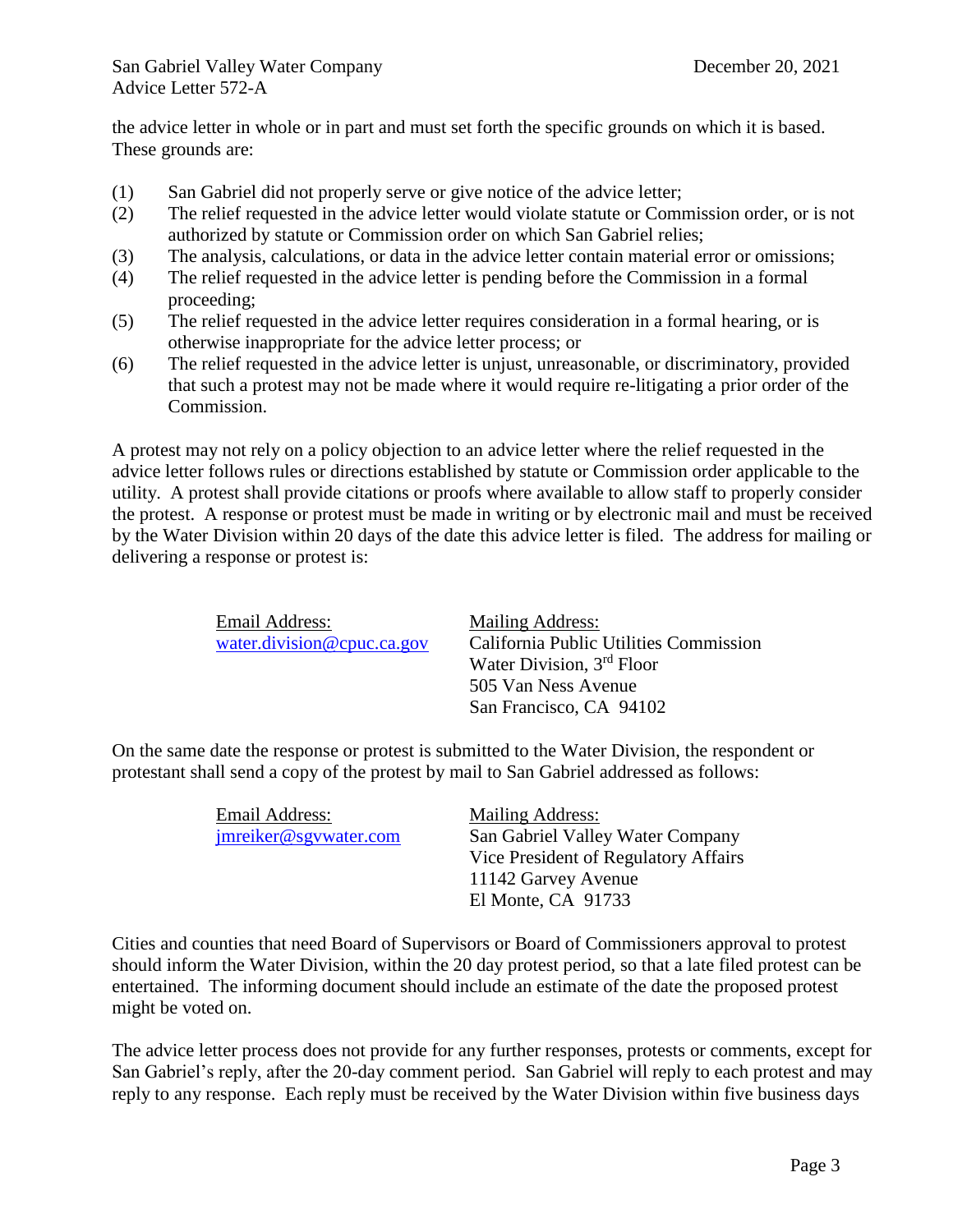San Gabriel Valley Water Company December 20, 2021 Advice Letter 572-A

after the end of the protest period, and shall be served on the same day to the person who filed the protest or response in accordance with General Order 96-B, General Rule 7.4.3.

If you have not received a reply to your protest within ten business days, contact San Gabriel at (626) 448-6183.

San Gabriel Valley Water Company

/s/ Joel M. Reiker

Joel M. Reiker Vice President of Regulatory Affairs

cc: Bruce DeBerry, CPUC – Water Division Victor Chan, CPUC – Water Branch, Cal Advocates Richard Rauschmeier, CPUC – Water Branch, Cal Advocates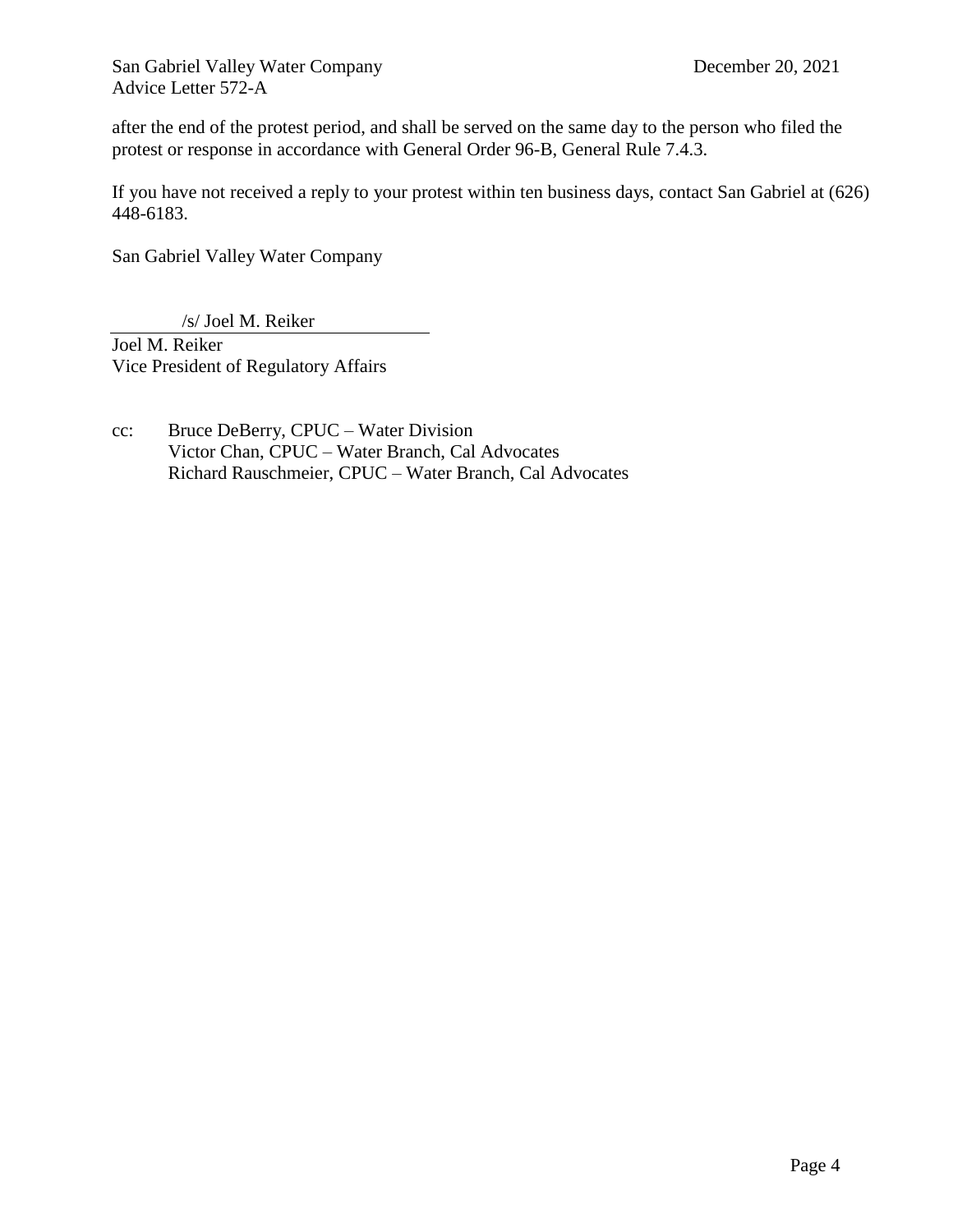# **VERIFICATION**

I am Vice President of Regulatory Affairs for, and an officer of, San Gabriel Valley Water Company ("SGVWC"), and I am authorized to make this verification on its behalf with respect to customer notification of **Advice Letter 572-A** for the Fontana Water Company Division. SGVWC intends to provide customer notification of **Advice Letter 572-A** to affected customers in the Fontana Water Company division by: (check all that apply)

 $\Box$  Bill Insert

 $\boxtimes$  Bill Message

 $\Box$  Individual Notice by Mail

 $\Box$  Legal Notices Published in a Local Newspaper of General Circulation

 $\Box$  Other (explain)  $\Box$ 

SGVWC will include a bill message on each of its Fontana Water Company division customers' first bill generated after the rate change goes into effect to inform them of the overall rate change approved in **Advice Letters 569, 571-A** and **572-A**, all of which become effective on January 1, 2022. Additionally, a copy of this advice letter and the bill message is posted on the Company's website [www.fontanawater.com.](http://www.fontanawater.com/) The foregoing statement is true of my own knowledge.

I declare under penalty of perjury that the foregoing is true and correct.

Executed on this 20<sup>th</sup> day of December, 2021, in El Monte, California.

/s/ Joel M. Reiker

Joel M. Reiker Vice President of Regulatory Affairs San Gabriel Valley Water Company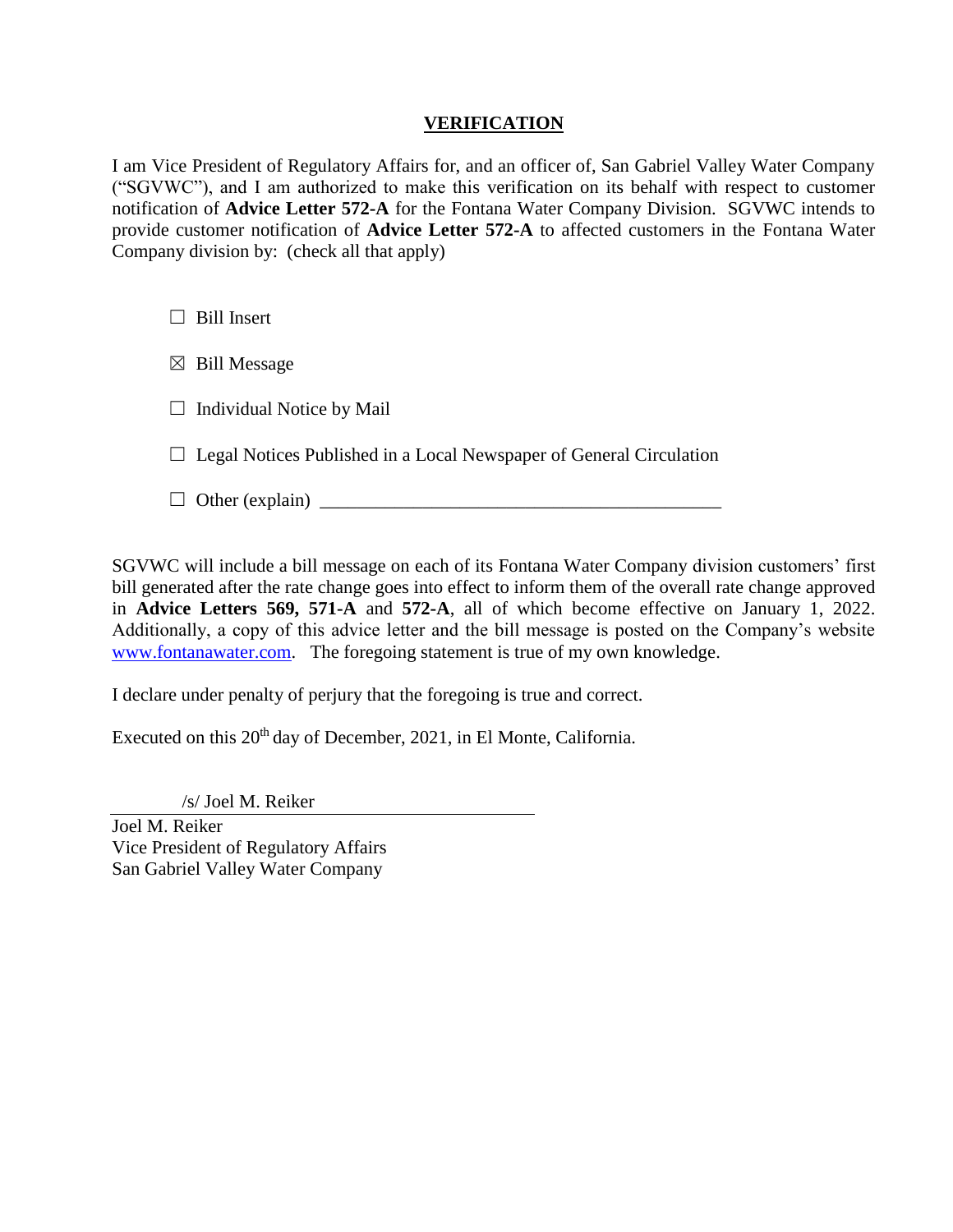# **Bill Message**

Fontana Water Company Division

Eff. Jan. 1, your bill includes an increase for power costs, inflation, and water pumping costs and assessments as approved in Advice Letters 569, 571-A and 572-A. A typical residential customer will experience an increase of \$3.18 or 4.0%. If your bill covers a period before Jan. 1, it has been prorated. Learn more at [https://www.fontanawater.com/rates-regulatory/advice](https://www.fontanawater.com/rates-regulatory/advice-letter-filings-with-cpuc/)[letter-filings-with-cpuc/.](https://www.fontanawater.com/rates-regulatory/advice-letter-filings-with-cpuc/)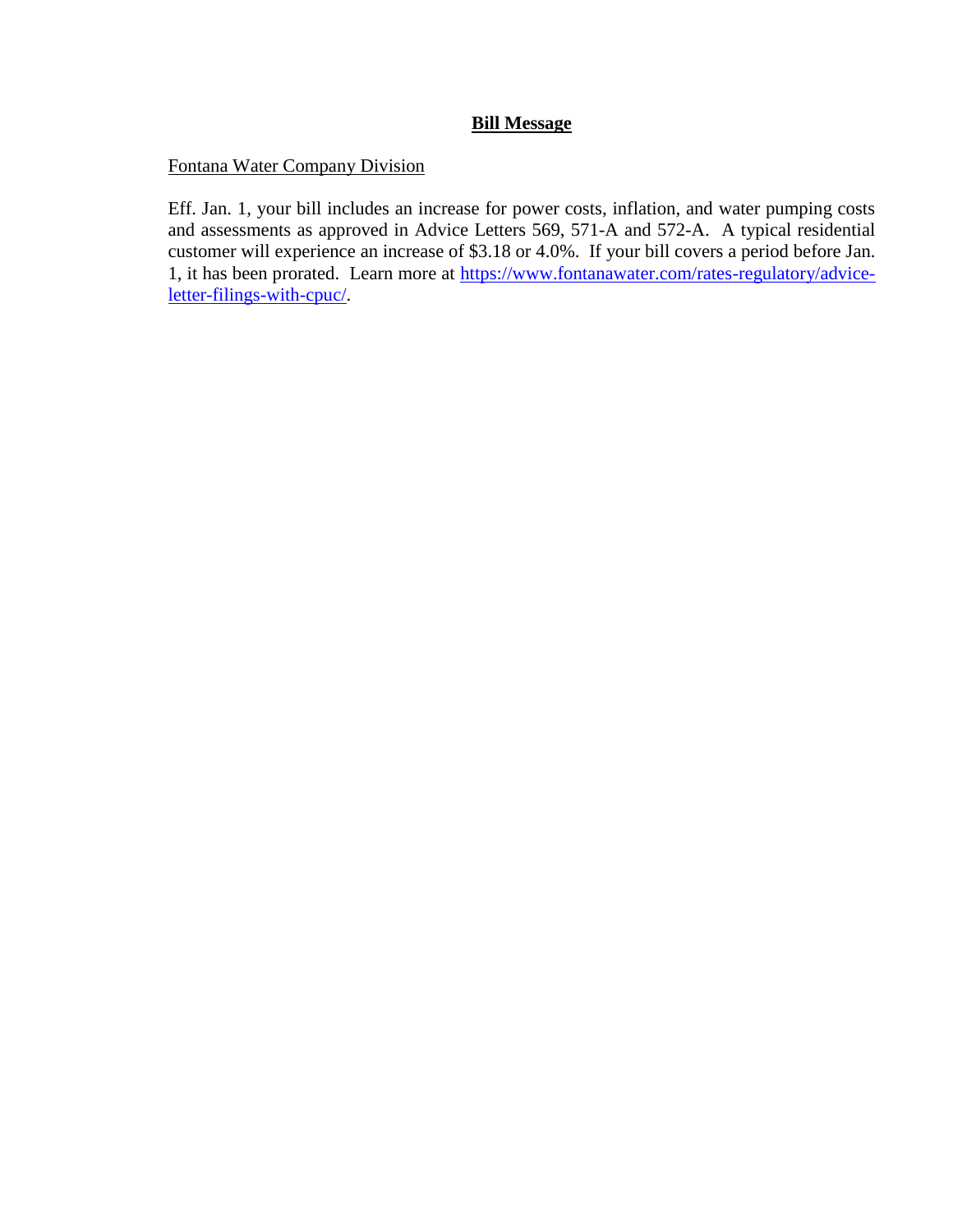| 11142 GARVEY AVENUE        |            | Revised | Cal. P.U.C. Sheet No. | 3178-W |
|----------------------------|------------|---------|-----------------------|--------|
| EL MONTE, CALIFORNIA 91733 | ancelling' | Revised | Cal. P.U.C. Sheet No. | 3170-W |

#### **SCHEDULE NO. FO-1** Fontana Water Company GENERAL METERED SERVICE

#### **APPLICABILITY**

Applicable to all metered water service, except for those Residential customers required to be served under Schedule FO-1C.

#### **TERRITORY**

Portions of Fontana, Rancho Cucamonga, Rialto, and vicinity, San Bernardino County.

#### **RATES**

Quantity Rates:

|  |  | \$4.0431 |  |  |
|--|--|----------|--|--|
|--|--|----------|--|--|

 Per Meter Per Month

| Service Charges: |  |
|------------------|--|
|                  |  |
|                  |  |
|                  |  |
|                  |  |
|                  |  |
|                  |  |
|                  |  |
|                  |  |
|                  |  |
|                  |  |
|                  |  |

*(continued)*

J. M. Reiker NAME

(To be inserted by utility)

*Issued by*

(To be inserted by Cal. P.U.C.)

Date Filed

Advice Letter No. 572-A

Decision No.

Vice President of Regulatory Affairs TITLE

Effective

Resolution No.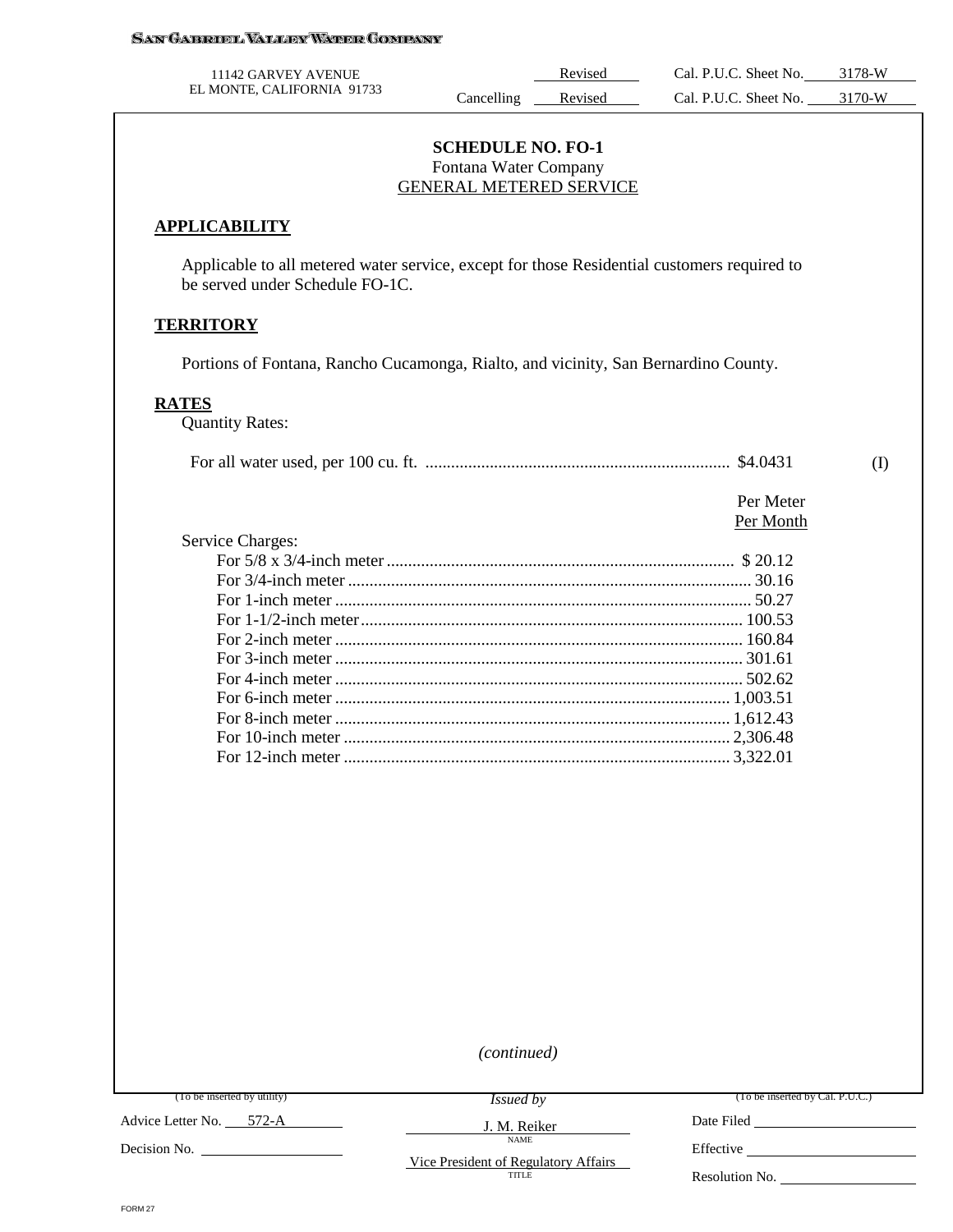#### **SAN GABRIEL VALLEY WATER COMPANY**

11142 GARVEY AVENUE

EL MONTE, CALIFORNIA 91733<br>Cancelling Revised Cal. P.U.C. Sheet No. 3179-W<br>Revised Cal. P.U.C. Sheet No. 3172-W Cal. P.U.C. Sheet No.

#### **SCHEDULE NO. FO-1C** Fontana Water Company GENERAL METERED SERVICE - CONSERVATION RATES

## **APPLICABILITY**

Applicable to all metered Residential customers, excluding apartments, trailer parks, and any other facility in which Residential customers receive service through a master meter.

### **TERRITORY**

Portions of Fontana, Rancho Cucamonga, Rialto, and vicinity, San Bernardino County.

### **RATES**

Quantity Rates:

|  | (I) |
|--|-----|
|  |     |

|                  | Per Meter |
|------------------|-----------|
| Service Charges: | Per Month |
|                  |           |
|                  |           |
|                  |           |
|                  |           |
|                  |           |
|                  |           |
|                  |           |

### **SPECIAL CONDITIONS**

1. All bills are subject to the reimbursement fee set forth on Schedule No. AA-UF.

2. All bills are subject to the applicable surcharges and surcredits set forth on Schedule No. FO-AS.

| (To be inserted by utility) | <i>Issued by</i>                     | (To be inserted by Cal. P.U.C.) |
|-----------------------------|--------------------------------------|---------------------------------|
| Advice Letter No. 572-A     | J. M. Reiker                         | Date Filed                      |
| Decision No.                | <b>NAME</b>                          | Effective                       |
| TITLE                       | Vice President of Regulatory Affairs | Resolution No.                  |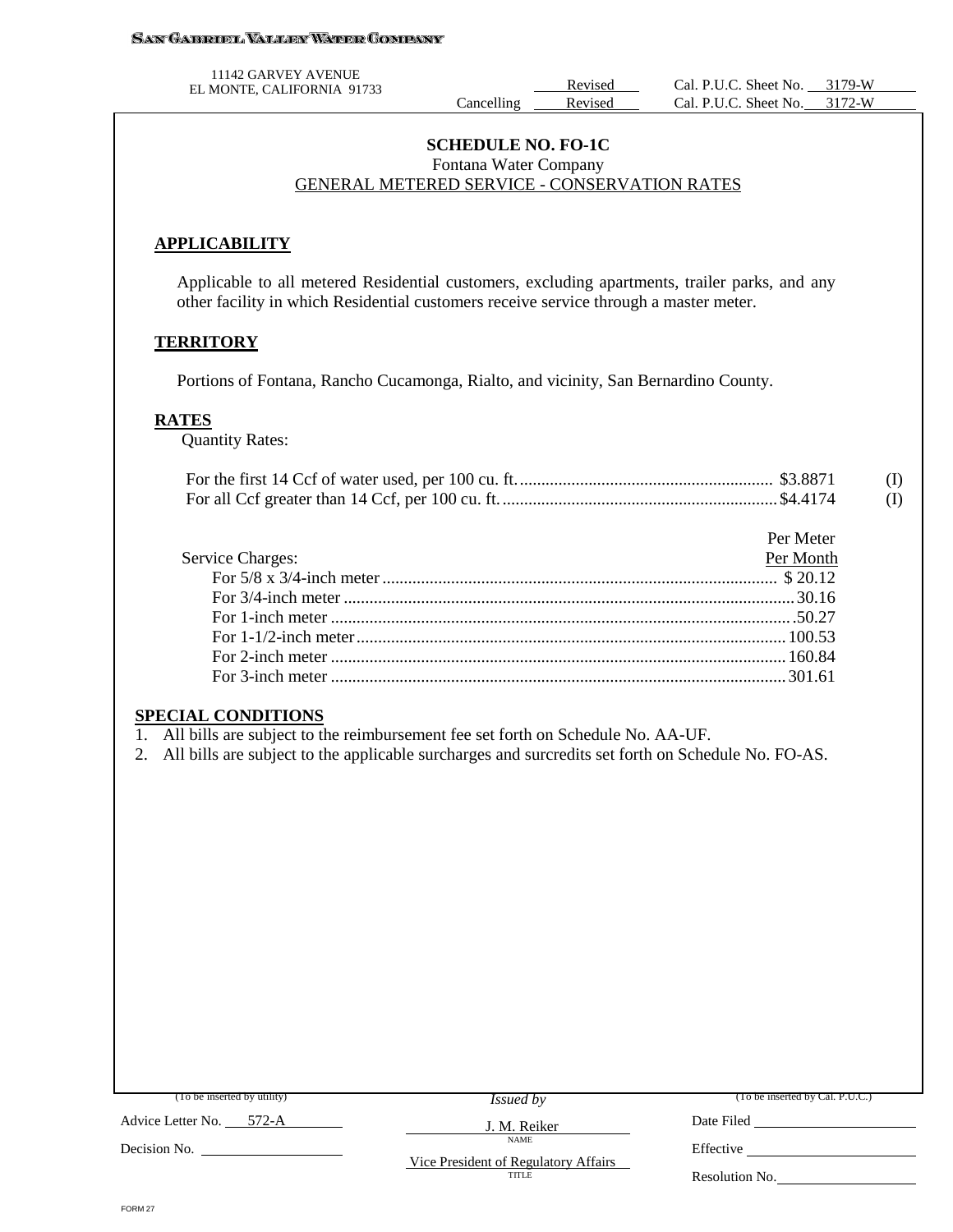#### **SAN GABRIEL VALLEY WATER COMPANY**

| 11142 GARVEY AVENUE        |            | Revised | Cal. P.U.C. Sheet No. | 3180-W |
|----------------------------|------------|---------|-----------------------|--------|
| EL MONTE, CALIFORNIA 91733 | Cancelling | Revised | Cal. P.U.C. Sheet No. | 3174-W |

## **SCHEDULE NO. FO-6** Fontana Water Company Tariff Area RECYCLED WATER METERED SERVICE

## **APPLICABILITY**

Applicable to all recycled water metered service.

#### **TERRITORY**

Portions of Fontana, Rancho Cucamonga, Rialto, and vicinity, San Bernardino County.

## **RATES**

Quantity Rates:

|                 | Per Meter |
|-----------------|-----------|
| Service Charge: | Per Month |
|                 |           |
|                 |           |
|                 |           |
|                 |           |
|                 |           |
|                 |           |
|                 |           |
|                 |           |
|                 |           |
|                 |           |
|                 |           |

*(continued)*

Advice Letter No. 572-A

Decision No.

*Issued by* J. M. Reiker

NAME

(To be inserted by Cal. P.U.C.)

(I)

Date Filed

Effective \_\_\_\_\_\_

Vice President of Regulatory Affairs

Resolution No.

FORM 27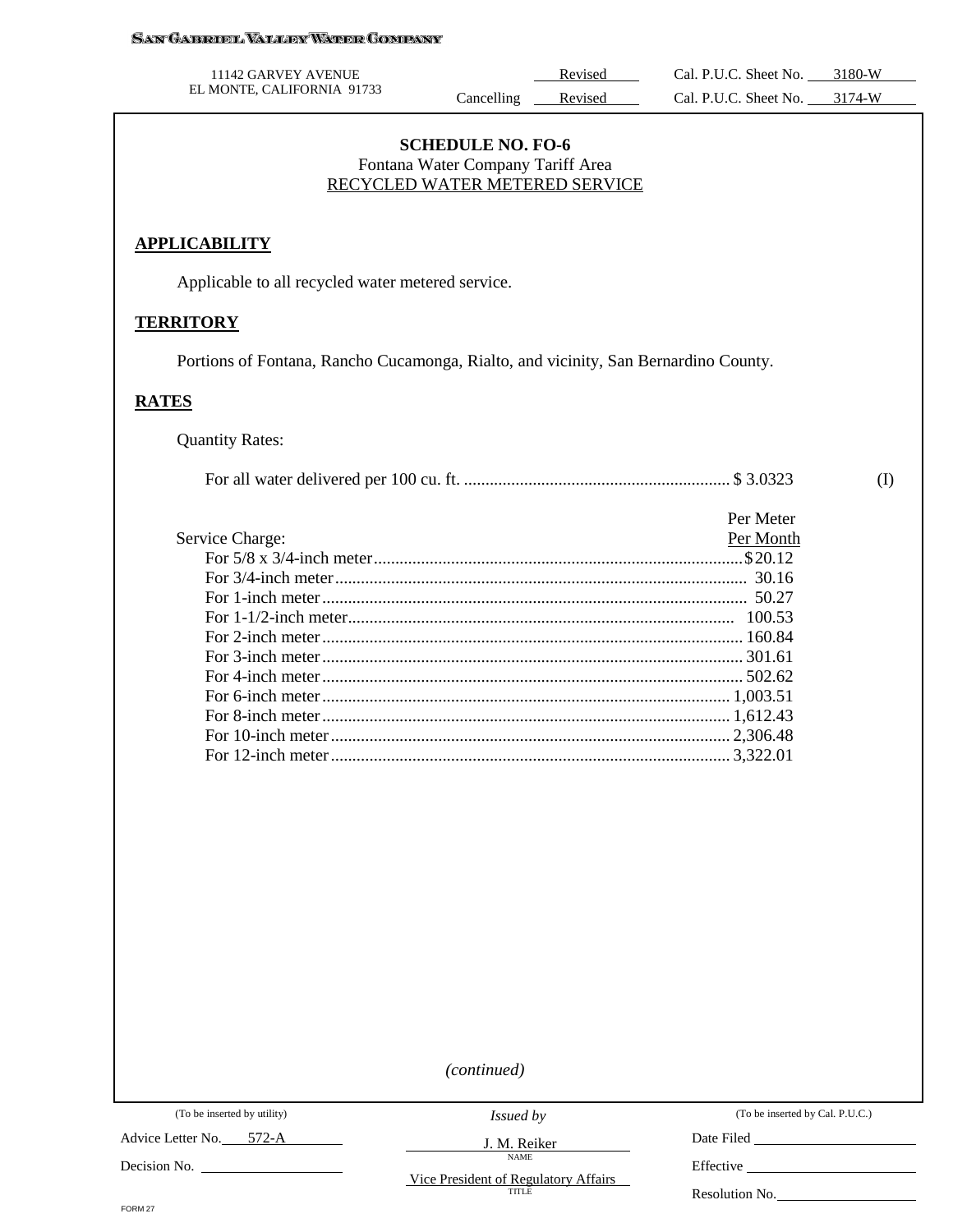#### San Gabroel Valley Waper Company

| 11142 GARVEY AVENUE        |            | Revised | Cal. P.U.C. Sheet No. | 3181-W |
|----------------------------|------------|---------|-----------------------|--------|
| EL MONTE, CALIFORNIA 91733 | ancelling_ | Revised | Cal. P.U.C. Sheet No. | 3176-W |

## **PRELIMINARY STATEMENT (Continued)**

### **H2. Water Revenue Adjustment Mechanism (WRAM) Memorandum Account for the Fontana Water Company Division**

- 1. Purpose: The purpose of this memorandum account is to track the Quantity Rate revenues collected under Schedule FO-1C tiered rates against the revenues that would have been collected under a single block Quantity Rate.
- 2. The following entries will be made monthly to the WRAM memorandum Account in the Fontana Water Company division:
	- a. The recorded revenues collected through the tiered Quantity Rate under Schedule No. FO-1C (debit).
	- b. The calculated revenues that would have been collected under a single block Quantity Rate for the same water usage as in 2a above (credit).
	- c. The CPUC-adopted Quantity Rates (\$/Ccf) to be used in calculating the revenues for 2a and 2b above are as follows:

|                       |                   | $0-14$ Ccf/mo. | Over 14 Ccf/mo. |     |
|-----------------------|-------------------|----------------|-----------------|-----|
| <b>Effective Date</b> | Single Block Rate | Tier 1 Rate    | Tier 2 Rate     |     |
|                       |                   |                |                 | (D) |
| July 1, 2020          | \$3.4331          | \$3.2881       | \$3.7813        |     |
| August 19, 2020       | \$3.5200          | \$3.3750       | \$3.8682        |     |
| January 1, 2021       | \$3.5705          | \$3.4255       | \$3.9187        |     |
| July 1, 2021          | \$3.8330          | \$3.6773       | \$4.2068        |     |
| January 1, 2022       | \$3.9551          | \$3.7994       | \$4.3289        |     |
| January 1, 2022       | \$3.9611          | \$3.8051       | \$4.3354        |     |
| January 1, 2022       | \$4.0431          | \$3.8871       | \$4.4174        | (1) |
|                       |                   |                |                 |     |

- d. Franchise fees and uncollectible account expense, based on the net of 2a and 2b above, and the CPUC-adopted rates for franchise fees and uncollectible expenses.
- e. Monthly interest calculated at 1/12 of the most recent month's interest rate on Commercial Paper (prime, 3-month), published in the Federal Reserve Statistical Release, H.15 (http://www/federalreserve.gov/releases/H15/data/m/cp3m.txt), or its successor publication.
- 3. The balance in the memorandum account shall be amortized by a Tier 1 advice letter whenever the balance exceeds 2% of the authorized revenue requirement for the preceding calendar year. If the balance is below 2%, San Gabriel shall propose its amortization in a general rate case.
- 4. The memorandum account will terminate when so ordered in a CPUC general rate case decision, at which time any remaining debit (undercollection) or credit (overcollection) balance will be amortized through a rate surcharge or surcredit.

*Authorization: Established pursuant to D.10-04-031, Ordering Paragraph 4; and Advice Letter 385* 

(To be inserted by utility)

Advice Letter No. 572-A

*Issued by* J. M. Reiker

NAME

(To be inserted by Cal. P.U.C.)

Date Filed Effective

Resolution No.

Decision No.

Vice President of Regulatory Affairs **TITLE**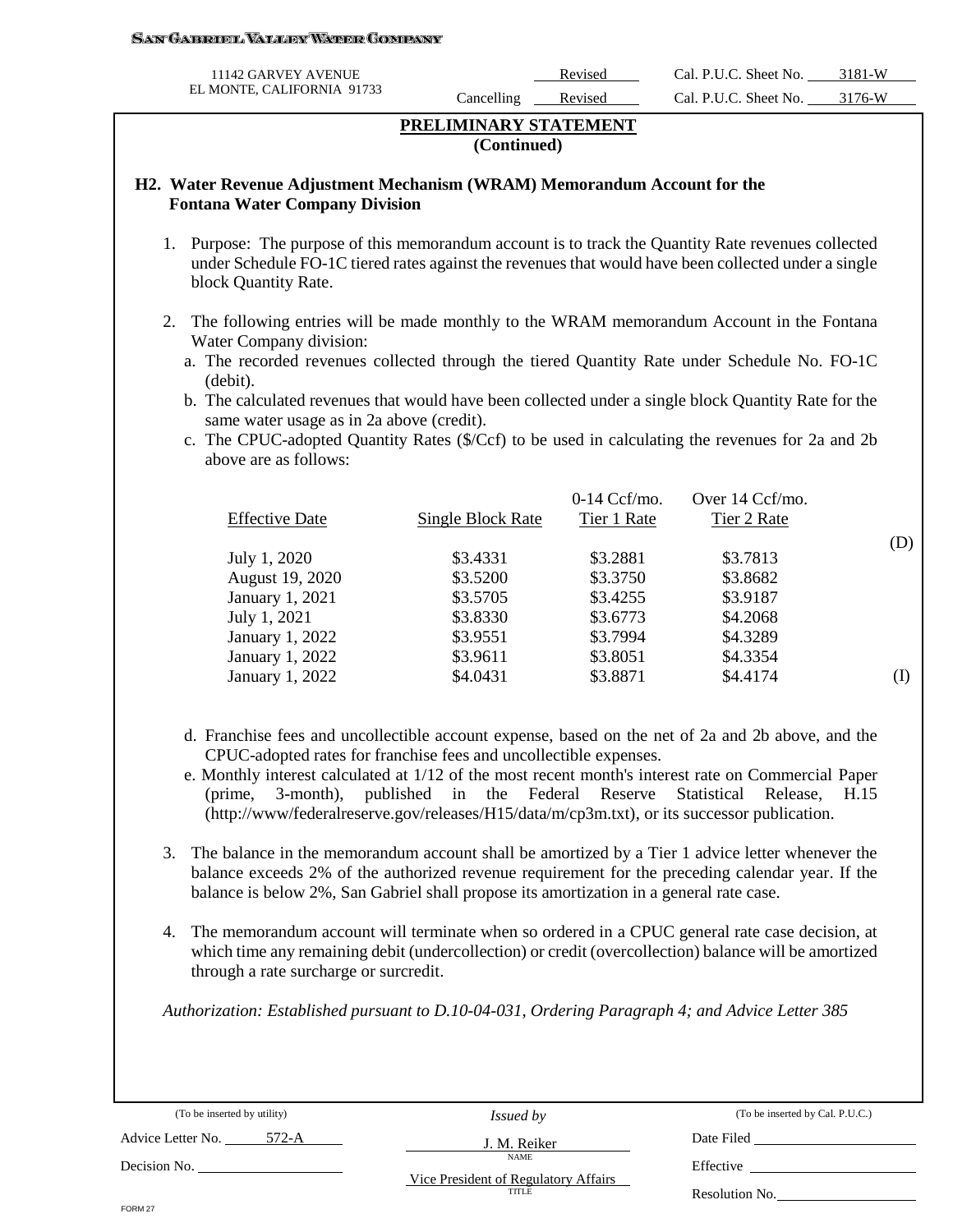#### **SAN GABRIEL VALLEY WATER COMPANY**

11142 GARVEY AVENUE EL MONTE, CALIFORNIA 91733

Revised Cal. P.U.C. Sheet No. 3182-W Cancelling Revised Cal. P.U.C. Sheet No. 3177-W

#### TABLE OF CONTENTS

The following listed tariff sheets contain all effective rates and rules affecting the rates and services of the utility, together with information relating thereto:

| <b>Subject Matter of Sheet</b><br><b>Title Page</b><br><b>Table of Contents</b><br><b>Preliminary Statement</b>                                                                                                                                                                                                                                                                                                                                                                                                                     |                                                                                                                                  | C.P.U.C.<br>Sheet No.<br>1559-W<br>3182-W, 3168-W<br>(T)<br>3026-W, 2935-W,<br>2936-W, 3148-W<br>634-W, 390-W, 2878-W, 2879-W, 3141-W, 3142-W,<br>3167-W, 3181-W, 2782-W, 2783-W, 2395-W,<br>(T)<br>2880-W, 2744-W, 2749-W, 3081-W, 2401-W,<br>2715-W to 2718-W, 3082-W, 3083-W, 2986-W,<br>2984-W,<br>3055-W, 3011-W, 2412-W, 2668-W |  |
|-------------------------------------------------------------------------------------------------------------------------------------------------------------------------------------------------------------------------------------------------------------------------------------------------------------------------------------------------------------------------------------------------------------------------------------------------------------------------------------------------------------------------------------|----------------------------------------------------------------------------------------------------------------------------------|---------------------------------------------------------------------------------------------------------------------------------------------------------------------------------------------------------------------------------------------------------------------------------------------------------------------------------------|--|
| Service Area Maps:<br>Fontana Water Company<br>Los Angeles County Division<br>Service Area - East Portion<br><b>South Portion</b><br>$\equiv$<br>- West Portion                                                                                                                                                                                                                                                                                                                                                                     |                                                                                                                                  | 1533-W<br>1183-W<br>869-W<br>2690-W                                                                                                                                                                                                                                                                                                   |  |
| Area Maps of Less Than 40 p.s.i.g.<br><b>Rate Schedules</b><br>All Tariff Areas<br>Surcharge to Fund Public Utilities<br><b>Commission Reimbursement Fee</b><br>Stages Water Shortage Surcharges and Penalties 14.1<br>Fontana Water Company<br>General Metered Service - General<br>General Metered Service - Conservation<br>Private Fire Service<br>Recycled Water Metered Service<br><b>Construction Service</b><br>California Alternative Rates For Water<br><b>Additional Surcharges/Surcredits</b><br><b>Facilities Fees</b> | <b>Schedule</b><br><b>Number</b><br>AA-UF<br>$FO-1$<br>$FO-1C$<br>$FO-4$<br>$FO-6$<br>$FO-9$<br><b>FO-CARW</b><br>FO-AS<br>FO-FF | 871-W<br>691-W to 697-W<br>3058-W<br>2580-W, 2482-W to 2484-W, 2581-W<br>(T)<br>3178-W, 3171-W<br>(T)<br>3179-W<br>3173-W, 1087-W, 1476-W<br>3180-W, 3175-W<br>(T)<br>2707-W, 2708-W<br>3116-W, 3076-W<br>3077-W<br>3078-W, 1876-W                                                                                                    |  |
| (To be inserted by utility)<br>Advice Letter No. 572-A<br>Decision No. 1998.                                                                                                                                                                                                                                                                                                                                                                                                                                                        | (continued)<br>Issued by<br>J. M. Reiker<br><b>NAME</b><br>Vice President of Regulatory Affairs<br><b>TITLE</b>                  | (To be inserted by Cal. P.U.C.)<br>Date Filed<br>Resolution No.                                                                                                                                                                                                                                                                       |  |